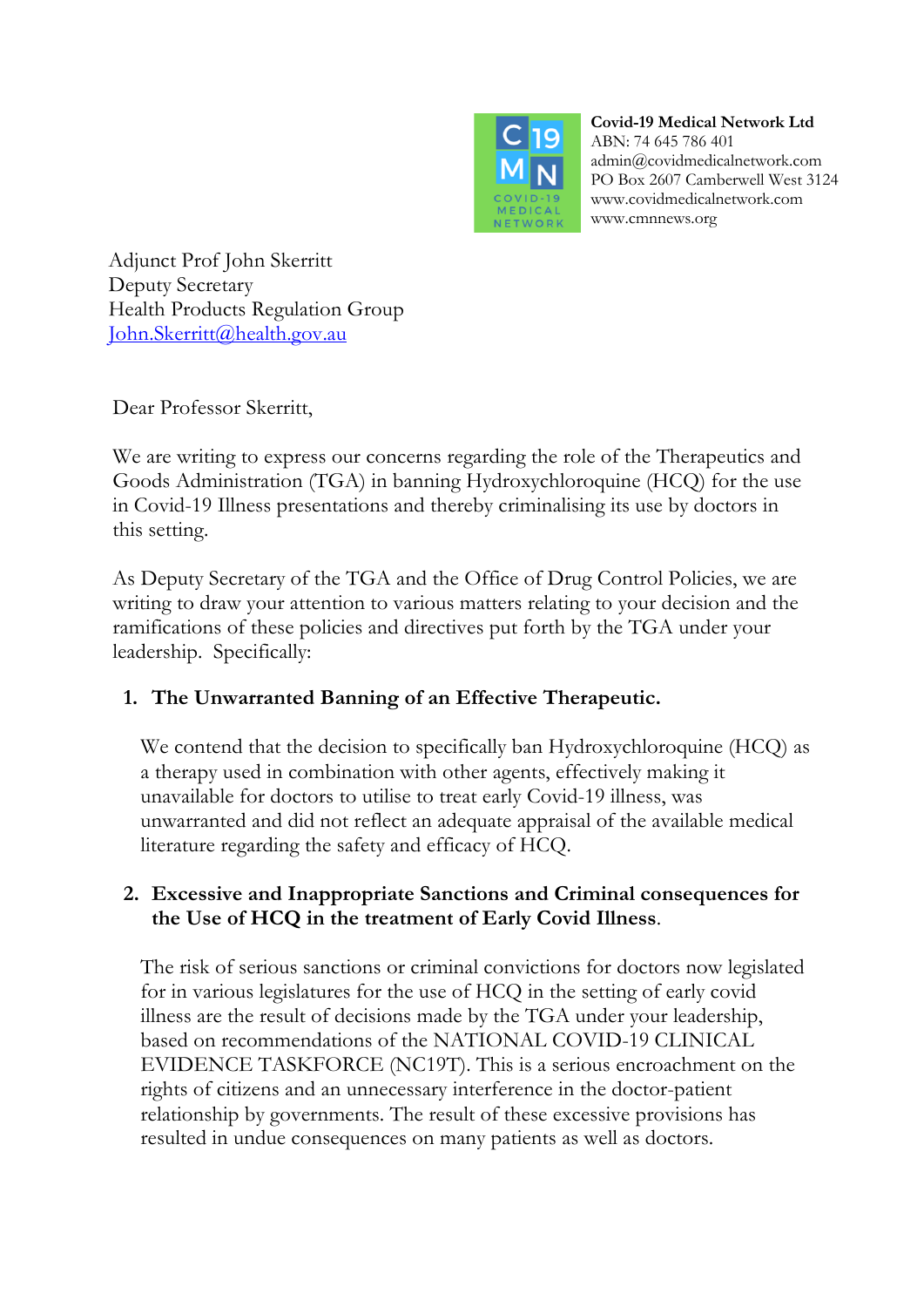#### **3. A failure to review the available evidence regarding the effectiveness and safety of Hydroxychloroquine for use in Early Covid Illness.**

We contend that the decision to ban Hydroxychloroquine, and thereby deny Australians access to well-evidenced and effective treatments for early covid illness, were based on an inadequate review of the medical literature and an inaccurate and erroneous reading of the available evidence. The recommendations made by the NC19T, under the leadership of Associate Professor Julian Elliot, appear to have been taken on by the TGA without due consideration of the available international evidence and without an appropriate and timely review process, especially in the context of the rapidly growing body of available evidence which successfully challenges and contradicts the NC19T recommendations.

#### **4. Accountability and the Negative Consequences of Banning Hydroxychloroquine:**

We contend, based on international evidence and experience, that the consequences of the decisions by the TGA to ban HCQ have had serious negative consequences on the health and well-being of many Australian citizens and may have directly contributed to the deaths of hundreds of patients.

With such serious health consequences, that have also resulted in other negative impacts in our community, including significant economic and social costs, we believe an independent inquiry should be recommended to analyse the timing and nature of the decision making, with a focus on the responsibility of these decisions.

We believe medical doctors, give the great responsibility they are given, should always be held accountable for their actions and decision making especially when the consequences of such responsibility results in considerable harms.

We contend that the decision-making process in relation to the banning of HCQ should be considered in the same way.

In short, we contend that Australian citizens should not be denied access to safe, effective and well-evidenced therapies for early Covid-19 illness. We strongly advise that the banning of HCQ by the TGA be urgently reviewed and revised based on the large body of medical and scientific evidence that is now available.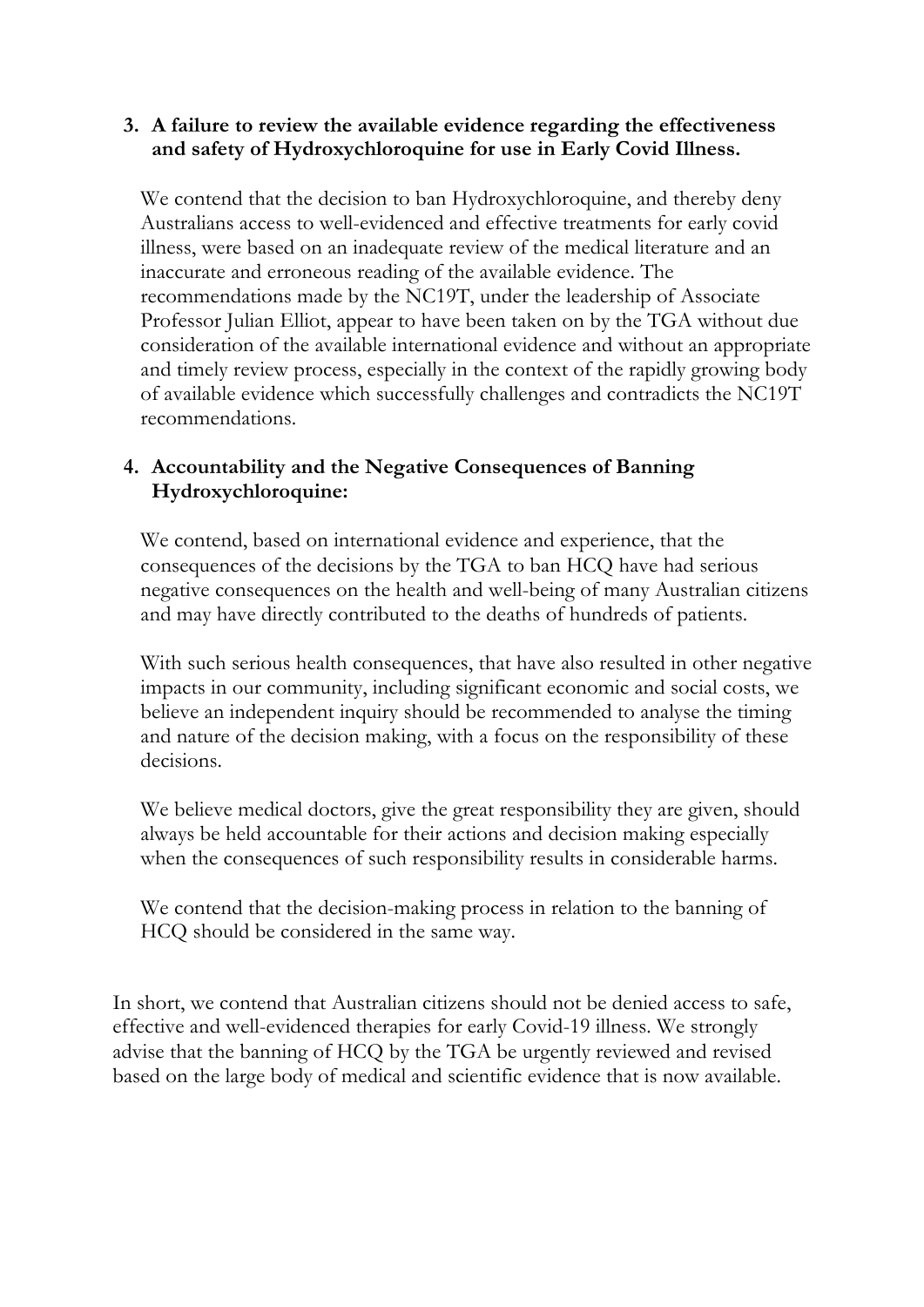## **Challenging the TGA's Four Reasons for Banning HCQ:**

We respectfully offer the following information as a background and overview of the current state of scientific knowledge related to HCQ and its use as a part of early treatments of Covid-19 illness, to assist the TGA review and reconsider its decision to ban HCQ for Covid-19 illness.

## **A: Lack of Efficacy of HCQ in Treating Covid-19 Illness:**

The TGA seems to have relied on Australia's NC19T to conclude that HCQ lacks efficacy in the treatment Covid-19 illness.

We contend that the recommendation by the NC19T: *"Do not use hydroxychloroquine for the treatment of Covid-19",* relies on studies with flawed methodology and is the result of an inadequate review of the available literature and the current state of scientific knowledge.

Every study relied upon by the NC19T as listed in their references was deficient in one or more of the following four ways:

## **i. HCQ was NOT Assessed for Phase 1 (early stages) of Covid-19 Illness.**

Studies that utilise HCQ Protocols only in hospitalised patients or in the late phase of the illness, are fundamentally flawed as they do not address the efficacy of HCQ in combination therapy for Early/Phase 1 of Covid-19 illness. The timing of treatment with HCQ is critical and is consistent with the known scientific basis of the mechanism of action of the drug and the nature of the phases of the illness. It is now well accepted that outpatient treatment using HCQ must occur in the first few days of infection and development of symptoms in order to have significant efficacy

## **ii. Absence of Zinc in the HCQ Protocols:**

Studies of HCQ protocols which do not include Zinc as part of the combination therapy. The inclusion of zinc is critical for the efficacy of HCQ in the early phases of Covid-19 illness. HCQ acts as the ionophore for Zn to enter the cell membrane and block Virus Replication – see: http://tribeqr.com/v/hcqthescience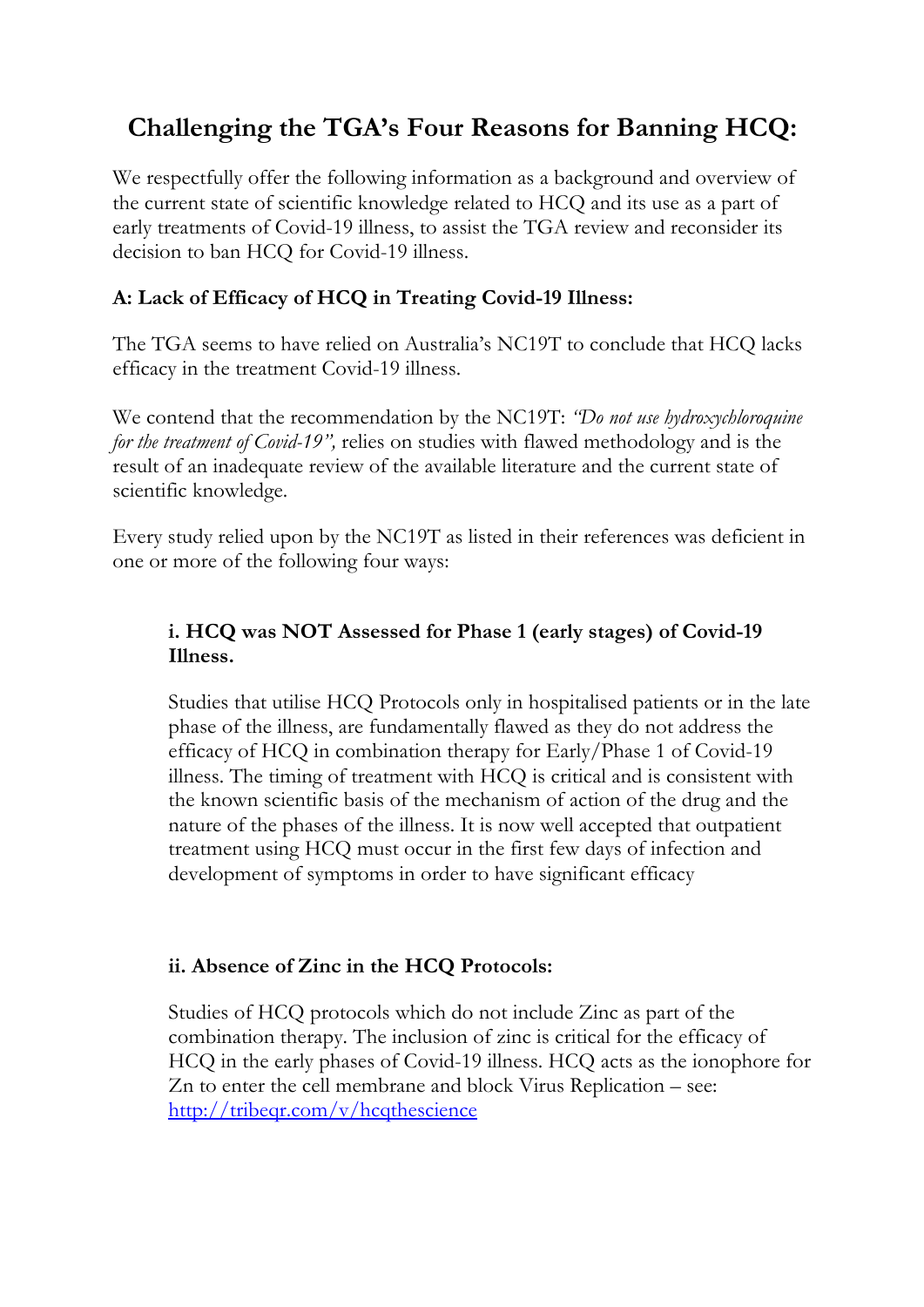### **iii. Use of Excessive or Toxic Doses of HCQ**:

Studies that use dangerously high doses of HCQ, well above the recommended TGA guidelines for HCQ usage for any recognised condition, are fundamentally flawed as evidence for examining the safety profile of HCQ in the setting of Covid-19 illness.

#### **iv. Absence of Patient Risk Stratification in Study Design**:

Studies of HCQ Protocols which lack detailed patient risk stratification, blur or 'dilute the efficacy of HCQ combination therapy by including young and low-risk patients who would likely recover regardless of any therapeutic intervention. Studies of HCQ protocols without appropriate risk stratification of the study population lack the rigour to assess the efficacy of HCQ, which is considered to be particularly efficacious for patients aged over 50 with comorbidities and higher risk stratification.

[A detailed analysis and critique of each of the studies that were relied upon by the NC19T's to formulate its recommendation: *"Do not use hydroxychloroquine for the treatment of Covid-19",* can be provided on request.]

## **B: Poor Safety Profile of HCQ:**

The TGA states: *"Clinical trials are underway around the world examining their potential to treat COVID-19. However, these medicines pose well-known serious risks to patients including cardiac toxicity (potentially leading to sudden heart attacks), irreversible eye damage and severe depletion of blood sugar (potentially leading to coma)."*

However, the available evidence now establishes the safety of HCQ in appropriate doses in the setting of treating of Early/Phase 1 Covid-19 Illness. HCQ is sold over the counter without a prescription in many countries where malaria is prevalent. Its safety profile has been well-established with over 50 years of use in many different countries.

The claims about cardiac toxicity, especially an increased frequency of ventricular arrythmias when HCQ is used to treat Covid-19, have now been refuted and retracted. The influential Lancet article which first raised these concerns was published on May 22<sup>nd</sup> 2020 was retracted on June 5<sup>th</sup> 2020 due to concerns about the quality and veracity of the data. In its retraction article the Lancet editors explained the reason for its retraction: "several concerns were raised with respect to the veracity of the data and analyses conducted by Surgisphere Corporation and its founder and our co-author, Sapan Desai" See here.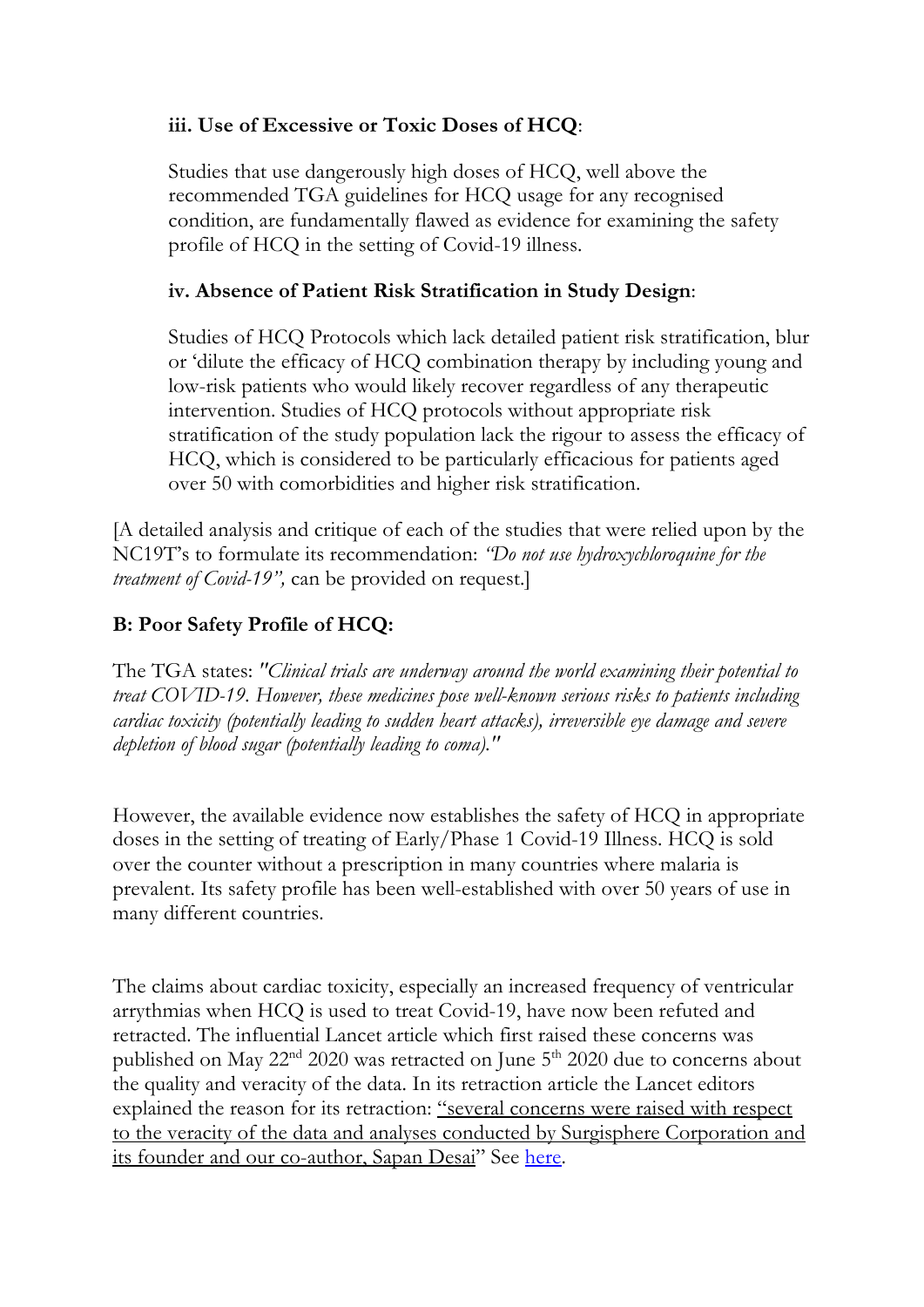It also seems that the TGA's assessment of HCQ's safety profile may have also been based on the now-discredited Recovery Trial in the UK, in which very sick patients were overdosed with HCQ, receiving doses of 2400mg. It is now understood that the 'error' in dosage resulted from a mistaken substitution of appropriate HCQ doses with Hydroxyquinoline doses.

**Conclusion:** HCQ has a well-established and proven safety profile for use in Malaria and inflammatory disorders such as Rheumatoid Arthritis and Systemic Lupus for over 50 years. Its safety profile in the early treatment of Covid-19 illness has also now been well established.

## **C: Potential Shortage Issues:**

The TGA initially banned HCQ via the "Poisons Standard Amendment (Hydroxychloroquine and Salbutamol) Instrument 2020", which amends the Poisons Standard February 2020 in relation to the substances HCQ and Salbutamol. The reasoning for the ban was provided via your release, "New Restrictions on Prescribing Hydroxychloroquine for COVID-19", which was released on the 24th March 2020. In that document, it states: "Recent reports of increased off-label prescribing of medicines containing Hydroxychloroquine have raised concerns that this will create a potential shortage of this product in Australia."

https://www.tga.gov.au/alert/new-restrictions-prescribing-hydroxychloroquinecovid-19?fbclid=IwAR3M9pRUB-Ha8-3cMzGLO08ZXXyUOwQdNmEXa6- EbQQpxg44RLgqtiyezwM

However, the reasoning appears to be flawed and outdated as it was public knowledge that in April 2020, Clive Palmer had donated 32 Million doses of HCQ to the Australian people.

On the 8th May 2020, one month after Mr Palmer's donation of HCQ, the TGA released an amendment, reaffirming the TGA's reasoning regarding the issue of HCQ supply shortage, stating:

"To reflect Therapeutic Goods Administration (TGA) regulatory changes regarding Hydroxychloroquine (described below), the Department of Health adjusted the Pharmaceutical Benefits Scheme (PBS) listing (link is external) for Hydroxychloroquine from 1 May 2020. This change will help minimise the risk of PBS prescriptions being supplied to patients accessing Hydroxychloroquine for unapproved uses and ensure that patients who rely upon on this medication for approved uses will have continued access."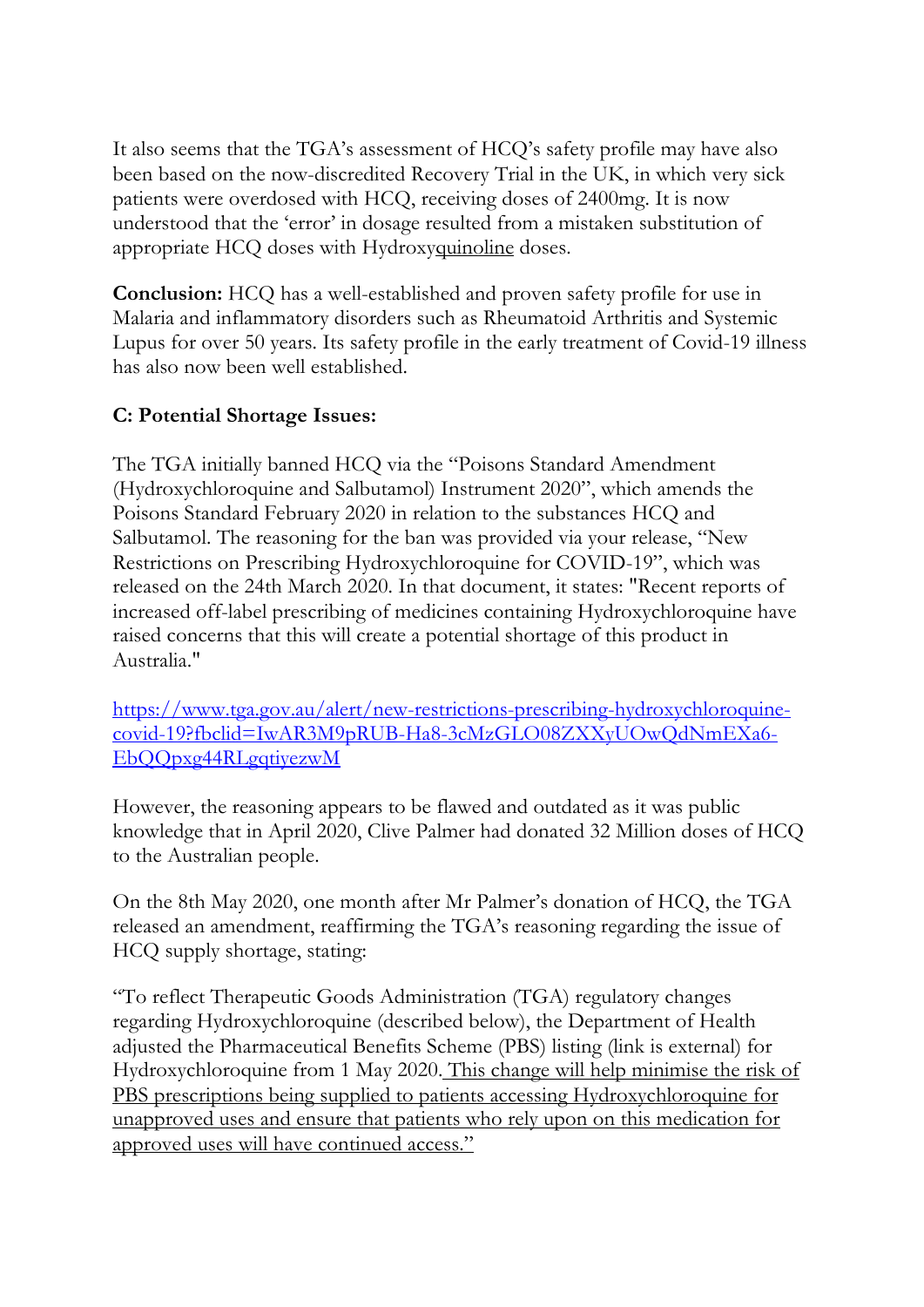https://www.tga.gov.au/alert/amendments-new-restrictions-prescribinghydroxychloroquine-covid-19

**Conclusion:** There is currently no shortage of HCQ doses for Australian citizens. Any possible future HCQ shortages should be managed by government efforts to access supplies from international sources. Therefore, the TGA **should not** be advising the Australian government to deny at-risk Covid-19 infected patients the potential life-saving benefits of a safe, well established and inexpensive treatment protocol, on this basis.

# **Recommendations and Recommended Resources:**

We recommend that the TGA instigates its own independent review of the safety and efficacy of HCQ in combination therapies for the early treatment of Covid-19 illness, or support an independent inquiry for this purpose.

We recommend the TGA involve both national and international expertise, especially taking into account the experience of many other countries where HCQ has been extensively used as a prophylactic and as a treatment of early Covid-19 illness. Such countries include: India, Russia, Turkey, Greece, Ukraine, Morocco and Indonesia as well as some areas of the United States of America.

Some of these countries' Government's actively promote the use of HCQ as prophylaxis or treatment within the first 3 days of symptoms of Covid-19 illness, in combination with other agents. All have shown this approach to be efficacious and safe with a significant reduction in hospital admissions and mortality rates.

A **70% reduction in mortality** has been demonstrated in a comparative study between countries allowed access to HCQ and countries that have denied HCQ access to their citizens. This extraordinary finding can be accessed at the following. website: **https://hcqtrial.com/**

There is now a large and growing body of medical evidence, expertise and knowledge base to support the safe use of HCQ in the setting of Covid-19 illness. At our request several leading international experts have offered to assist the TGA, or any other Australian healthcare institutions or bodies, as expert advisors and/or expert witnesses. Their details and several resources including various recommended websites are attached in Appendix 1 and 2 below.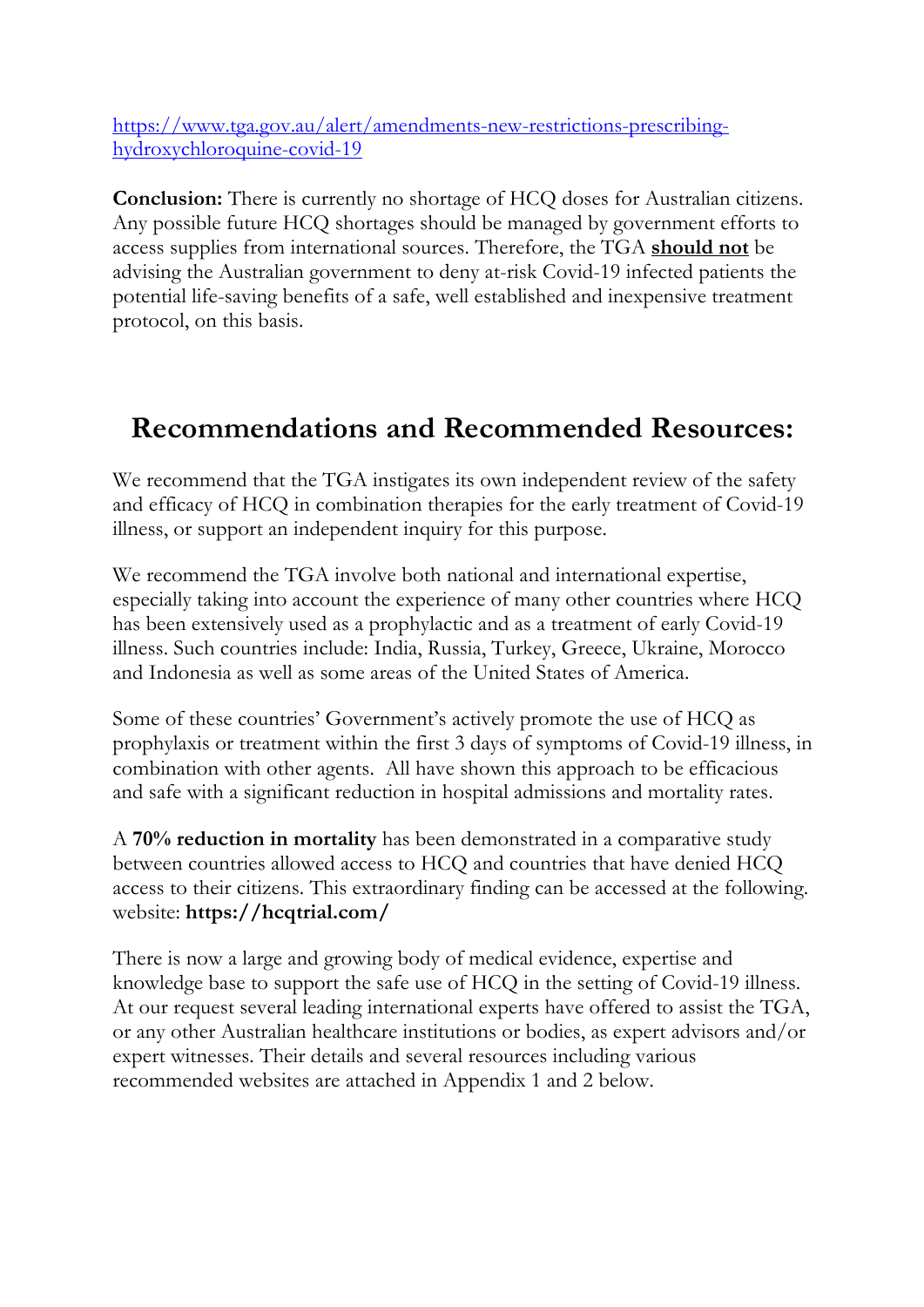In summary, we contend:

- 1. The current evidence now clearly shows that HCQ, in combination with other medicines, provides a very safe and effective therapeutical regime for the treatment of SARS-like diseases, especially in its early stages.
- 2. There is no current shortage of HCQ; there are 32 million extra donated doses available to the Australian Government. Limiting its current use and availability use of HCQ risks further increases in mortality and hospitalization for at-risk patients into the new year. We consider such a course of action to be a breach of good medical practice and ethics.
- 3. We believe the TGA, by banning a safe and effective medication that has been available for off label prescription for decades, to have inappropriately interfered in the doctor-patient relationship, thereby exceeding its authority in terms of its rights and responsibilities, and has put at risk the health and safety of many Australians.
- 4. There is an urgent need to review the TGA's decision-making in this regard. We are calling for the TGA to support an independent public inquiry into the decision to ban HCQ as a therapy for Covid-19 illness and to provide a transparent account of those responsible for the decision and the evidence that was used and not used to sustain their decision.

### **5. In the interim, we contend that there is an urgent need to revoke the decision to ban HCQ for use in early Covid-19 illness.**

In conclusion, we respectfully request that you, or other representatives of the TGA, respond to the following questions:

- 1. To the best of your knowledge, what was the scientific and medical knowledge that was used to inform the TGA's decision to declare HCQ as unsafe for human consumption in the setting of Covid-19 illness?
- 2. Can you provide the exact literature that was relied upon to form and sustain the view that HCQ was ineffective and/or dangerous, and thereby required being withdrawn from use to prevent medical doctors treating their patients with Covid-19 illness?
- 3. To the best of your knowledge, did the TGA rely solely upon the recommendations of Australia's National Covid-19 Taskforce, headed by Professor Julian Elliot, to support its decision?
- 4. To the best of your knowledge, did the TGA conduct its own research or inquiries into the efficacy and safety of HCQ prior to its initial decision to ban HCQ for use in Covid-19 illness?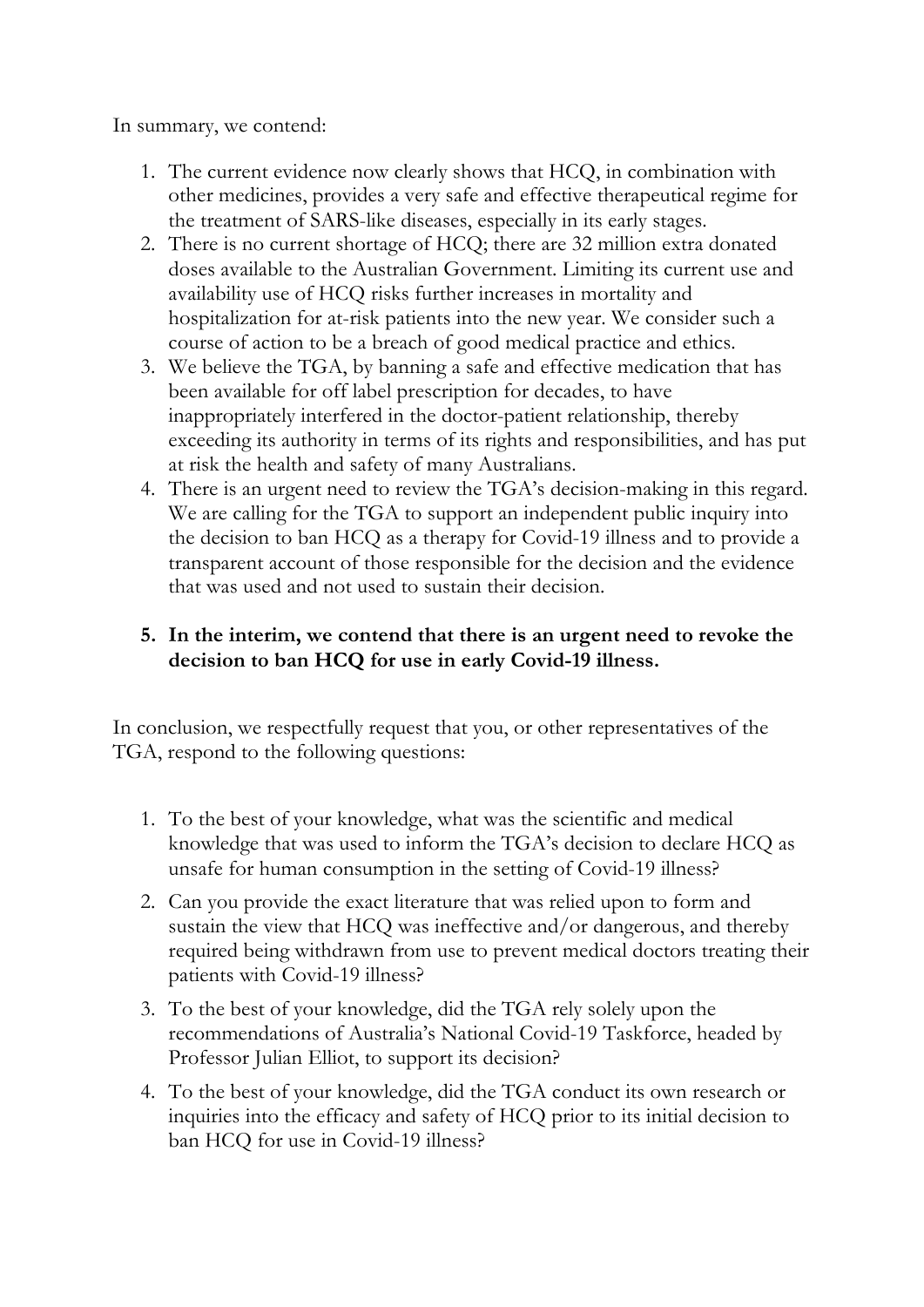- 5. To the best of your knowledge, did the TGA put in place an ongoing review of the available scientific and medical evidence, to sustain or change its stance on the banning of HCQ? If not, did the TGA instruct the NC19T to do so?
- 6. To the best of your knowledge, can you explain the initial decision-making processes (and processes of review if they existed) to inform the TGA? In particular, what persons and agencies or organisations that were specifically involved in the process?
- 7. To the best of your knowledge, can you explain the communication protocols and processes between the TGA and Government as well as Statutory bodies and Chief Health Officers (CHOs) and Chief Medical Officers (CMOs), that led to legislative sanctioning and criminalisation of medical doctors for using HCQ to treat Covid-19 patients?
- 8. To the best of your knowledge, what person or persons do you consider to be ultimately responsible for the decision to ban the use of HCQ to treat early Covid-19 illness?
- 9. If it can be shown that the direct and consequential interference by Government and its advisors ( including the TGA, NC19T and the various CHOs and CMOs) to ban HCQ resulted in and contributed to identifiable harms and deaths, do you consider it the responsibility of Government, the TGA or the advisors upon whom the TGA relied for its decision, to be accountable for such outcomes?
- 10.In particular, should the consequences of the decision to ban HCQ be the sole responsibility of the TGA and its officers or should that responsibility be shared by other parties including Health Ministers, Chief Health Officers and the leadership of the Covid-19 National Taskforce?

We look forward to your responses at your earliest convenience.

Your Sincerely,

 $\mathscr{C}$ 

Dr Eamonn Mathieson Secretary, Covid-19 Medical Network **Appendix 1:**

admin@covidmedicalnetwork.com Mobile: 0412 664 232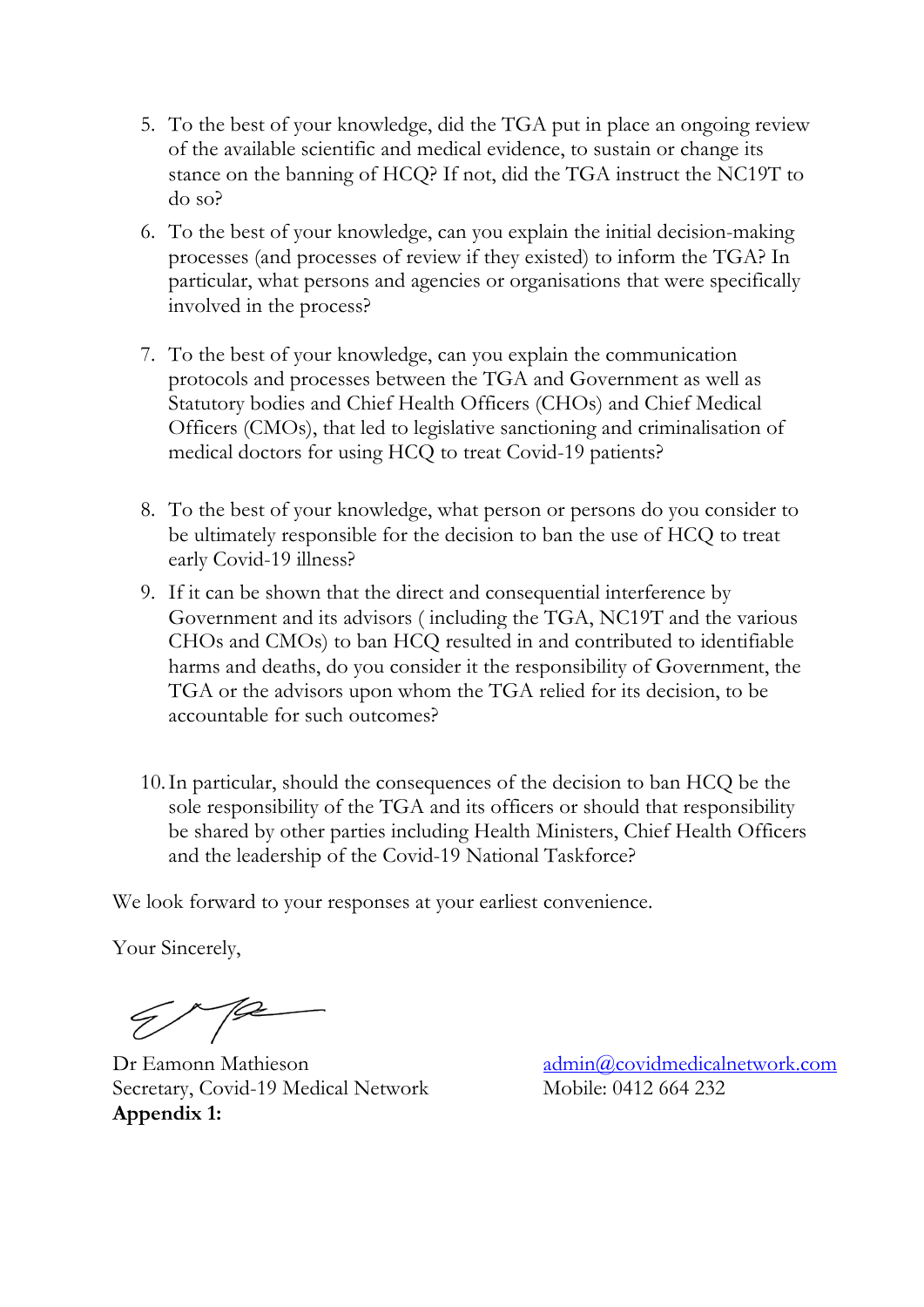The following **websites** may serve as an excellent resource and concise summary of the current state of scientific knowledge regarding HCQ and early treatments and prophylaxis of Covid-19 illness.

- c19study.com
- metahcq.com
- hcqtrial.com
- covexit.com
- aapsonline.org
- americasfrontlinedoctors.com

## **Appendix 2:**

The Australian CMN group is in contact with the following international experts, all of whom have considerable practical experience in treating Covid-19 patients. They have all read and endorsed this letter.

These experts have offered their services as expert witness and as resources of information for the TGA . They can be contacted via their personal email addresses as detailed below.

Alternatively, representatives of the CMN can assist and private online conferences with any of these experts, with or without the attendance of the TGA's current local advisors.

## • **Professor Peter A. McCullough**, **M.D., M.P.H**.

Vice Chief of Internal Medicine, Baylor University Medical Centre peteramccullough@gmail.com www.aapsonline.com

Prof McCullough's peer-reviewed protocol on the early treatments Covid-19 was published in the American Medical Journal on August 7<sup>th</sup> 2020. Entitled: *Pathophysiological Basis and Rationale for Early Outpatient Treatment of SARS-CoV-2 (COVID-19) Infection*, the article can be viewed here.

His booklet on 'Early Outpatient Treatments of Covid-19' can also be found here: https://aapsonline.org/covidpatientguide/

### • **Professor Harvey Risch**, **M.D., PH.D**. Professor of Epidemiology, Yale University harvey.risch@yale.edu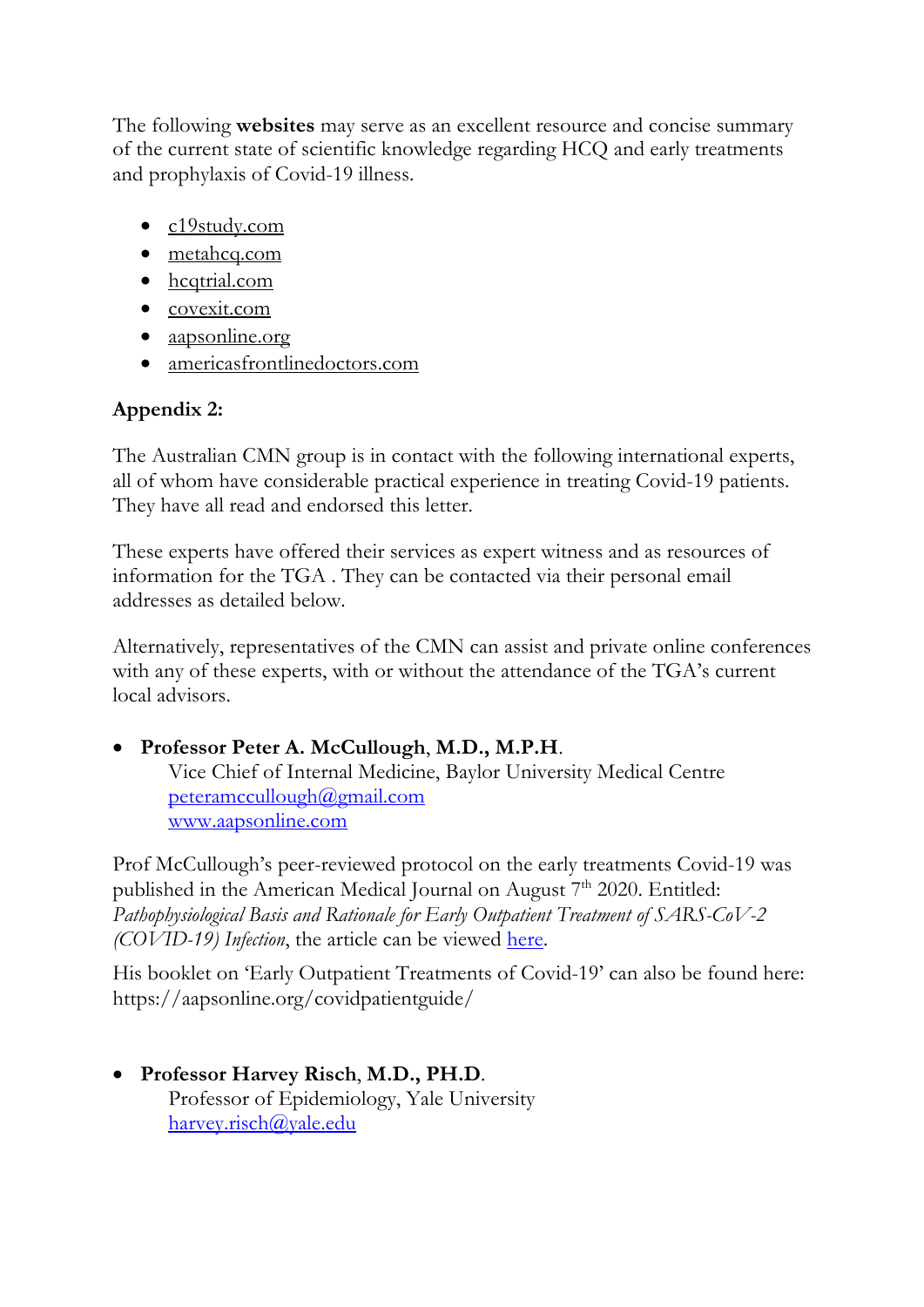[Prof Risch and Prof McCullough were lead witnesses at a recent US Homeland Security Senate Hearing on November 19<sup>th</sup>, 2020, entitled: *Early Outpatient Treatment: An Essential Part of a Covid-19 Solution.* A 27-minute version of the hearing can viewed here:

https://www.youtube.com/watch?v=ftq6lmRlKgQ&feature=youtu.be]

A transcript of the Hearing can be accessed here:

https://www.c-span.org/video/?478159-1/senate-hearing-covid-19-outpatienttreatment&live

- **Professor Dolores Cahill:**  Professor of Medicine, University College, Dublin, Ireland. DoloresCahill@gmail.com
- **Dr Vladimir Zelenko MD:**

zz613@hotmail.com

Dr Zelenko's study, the first to include risk stratification, can be found at the following link: https://www.sciencedirect.com/science/article/pii/S0924857920304258

- **Dr Robin Armstrong MD** robarmstr@hotmail.com
- **Dr George Fareed MD** gfareed@gmail.com

**Appendix 3.** 

**Studies relied on by the National Covid-19 Taskforce to recommend: "Do not use Hydroxychloroquine for the treatment of COVID-19."** (References cited November 18th, 2020)